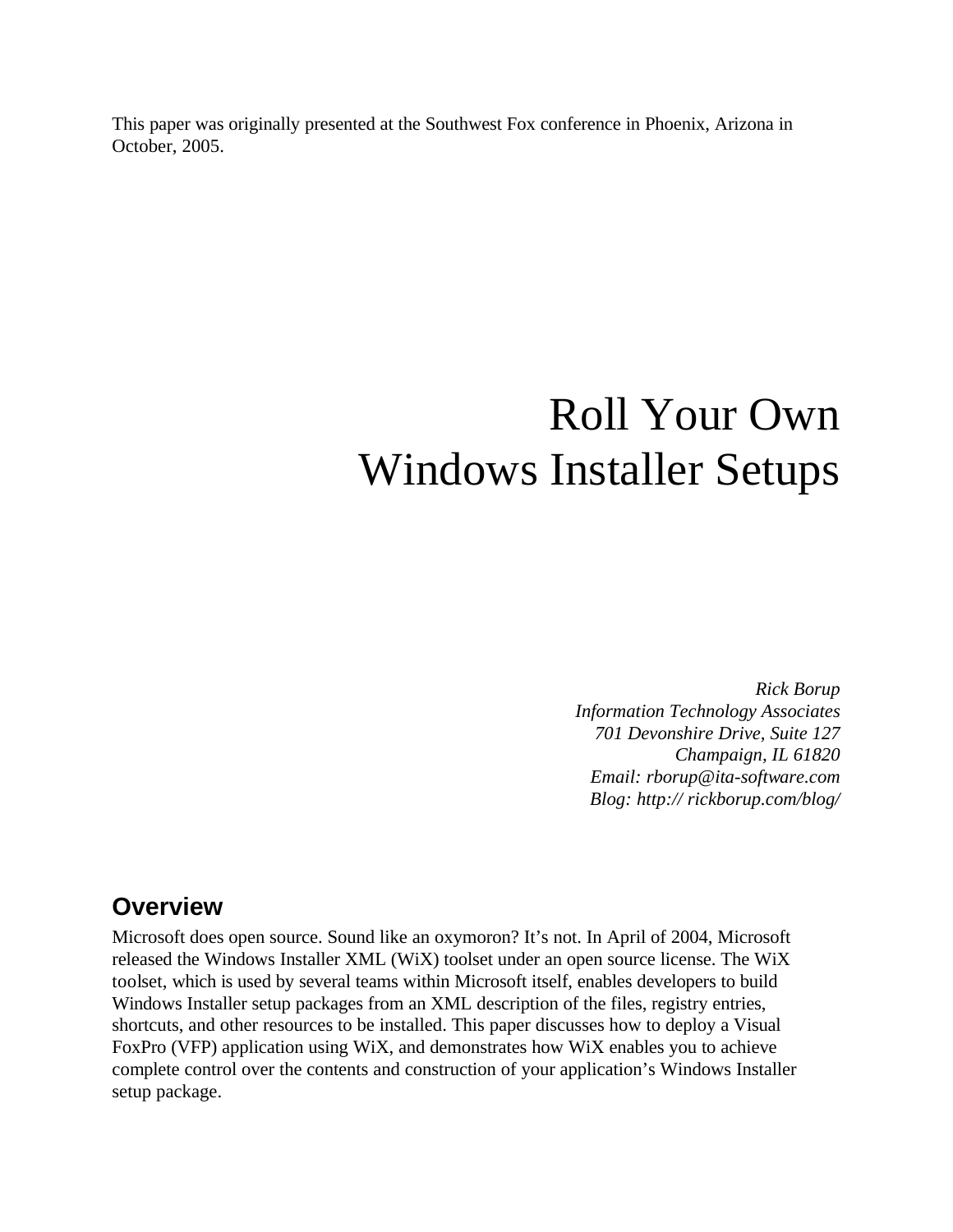# **Windows Installer Refresher**

Microsoft® Windows® Installer is Microsoft's tool to support the installation and configuration of software on Windows computers. If you're a Visual FoxPro developer, [chances](,chances) are you've used Windows Installer, perhaps without even knowing it. That's because ever since version 7.0, VFP has shipped with a special edition of the InstallShield Express to create deployment [packages](mentpackages) for Visual FoxPro applications. Like other products of its kind, InstallShield Express creates Windows Installer setup packages.<If>you've ever deployed an app using a setup package you built with InstallShield Express, your setup package has used Windows Installer on the target machine.

# *What is an MSI file?*

Windows Installer setups are driven by a special kind of database file known by its file extension as an MSI file. The installer engine is a program named MSIEXEC.EXE. MSIEXEC <performs>the installation based on the instructions and resources contained in or referenced by the MSI file. Even when a Windows Installer setup package is built in the form of a self-launching SETUP.EXE, it contains or references an MSI file that Windows Installer uses to run the show.

# *How do you build an MSI file?*

There are several ways to build an MSI file. One way would be to build it by hand using a tool like Orca, the MSI database editor.<sup>1</sup> While Orca is a great tool for editing and inspecting MSI file[s—and](�and) if you work with MSI files at all I suggest you download and install it—using it to build an entire MSI file from scratch would be, to say the least, difficult and time consuming.

The standard way to build an MSI file, of course, is to use a Windows Installer-based setup tool. I already mentioned InstallShield Express, but there are of course a host of other tools you can consider as well, including the full (non-limited) editions of InstallShield Express, the full InstallShield product, Wise for Windows Installer, InstallAware, Advanced Installer, and others. The advantage of using tools like these is that they make things easier for you by insulating you to some extent from the complexities of the MSI file. In other words, by surrendering a certain amount of control you're relieved from caring about some of the details.

A third way to build as MSI file is to use WiX.

# **What is WiX?**

WiX, an acronym for Windows Installer XML, is a set of tools for building MSI files from an XML source. The WiX toolset, which was released in April of 2004, comprises a schema for describing a Windows Installer database in XML and a set of tools for building a Windows Installer database file from its XML description. When you use WiX, you do give up the convenience of the point-and-click, drag-and-drop type of interface offered by the other tools. But the advantage of using WiX is that you have complete knowledge of and gain complete control over the structure of your MSI file.

<sup>&</sup>lt;sup>1</sup> See http://msdn.microsoft.com/library/default.asp?url=/library/en-us/msi/setup/orca\_exe.asp.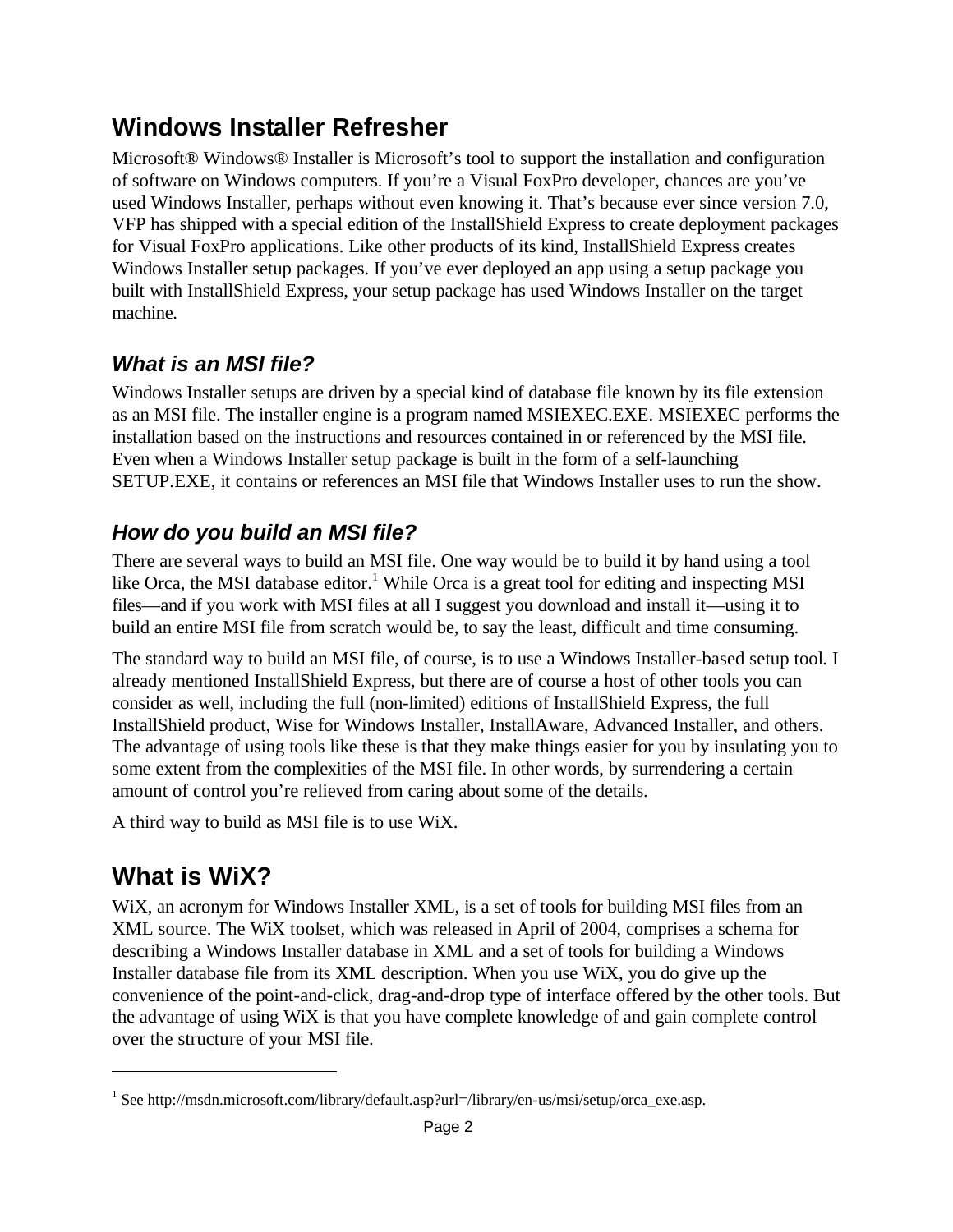### *Where does WiX come from?*

WiX was developed by Microsoft software design engineer Rob Mensching, who was an intern on the Windows Installer team. Rob is also the author of the Orca, the Windows Installer database editor mentioned earlier.

Although WiX is an interesting and useful tool in its own right, one of the things that distinguishes it from most other Microsoft offerings is that is it open source. WiX is available for download from sourceforge.net.<sup>2</sup> There's nothing to install, just download the binaries and copy them to a directory on your machine. Although the source is also available for download, you don't need it unless you're interested in how it works or in actually contributing to the project.

As of this writing, the current version of WiX is 2.0.3309.0, which is the version on which all examples in this paper are based.

### *Why care about WiX?*

You might ask yourself, "Why should I care about WiX?" After all, there are plenty of other tools out there for building MSI files.

My initial answer is that, for one thing, WiX is Microsoft's first project released under an OSSapproved license (the Common Public License). This alone was enough to attract my attention when it was first released, but it would not have been sufficient to merit my continuing interest once I got past the initial "Oh, wow, Microsoft is doing open source" reaction—unless there was real value to be found in WiX, which in my opinion there is.

My other reasons why you should care about WiX are these:

- WiX gives you low-level access to and control over your MSI setups. It's easy to see what's really going on inside.
- According to its author, WiX generates "very small, very clean" MSI files.
- WiX is used by various teams within Microsoft itself, including Office, SQL Server, parts of Windows itself, and others.

### *What's in the WiX toolset?*

There are several tools in the WiX toolset. Some of the ones you will most commonly use in building and working with MSI setup files are:

- *wix.xsd* the schema for MSI and MSM files
- *candle.exe* the compiler; it compiles .wxs files into .wixobj files.
- *light.exe* the linker; it links .wixobj files into an .msi file.
- *Dark.exe* a decompiler for creating a .wxs file from an .msi file.

All you really need to get started are candle.exe, light.exe, and a text editor.

 $2$  The WiX project home can be found at http://sourceforge.net/projects/wix.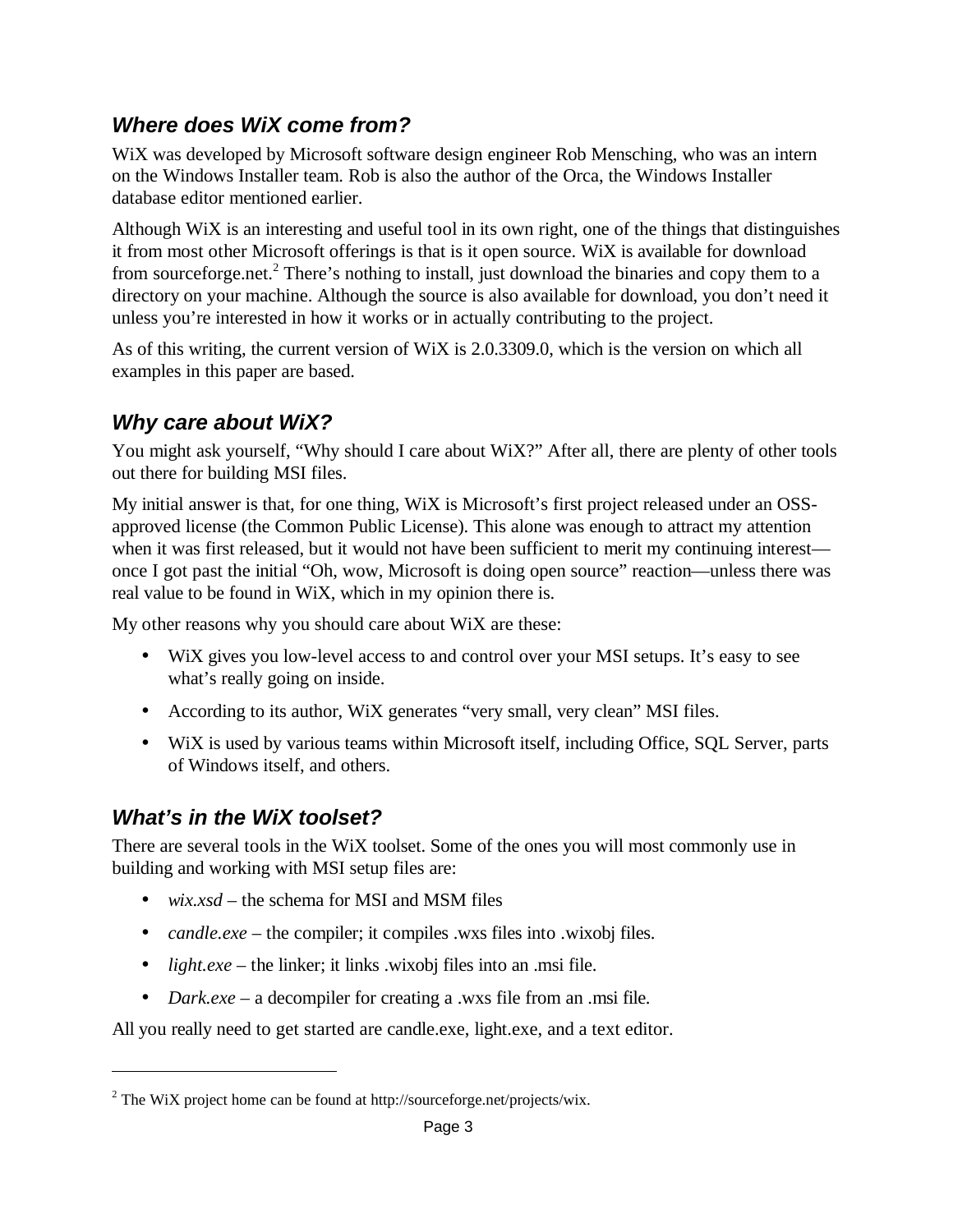# **A first WiX Project**

To get started using WiX, create a .wxs (WiX source code) file using your favorite XML editor. The VFP editor works fine and so does Notepad, although you may prefer an editor that provides XML syntax coloring. One of my favorites is EditPlus<sup>3</sup>, which can be easily customized to recognize .wxs files as XML and provides syntax coloring accordingly.

Listing 1 is an example of a simple WiX source code file. This file is available as wixdemo1.wxs in the session download.

*Listing 1: A simple WiX source code file*

```
<?xml version='1.0'?>
<!-- WiX demo 1 for SWFox 2005 -->
<Wix xmlns='http://schemas.microsoft.com/wix/2003/01/wi'>
  <Product Name='WiX Test Package' Id='E7400A72-CDD6-4E09-8102-76A05FAD4500' 
   Language='1033' Version='1.0.0.0' Manufacturer='Information Technology Associates'>
 <Package Id='????????-????-????-????-????????????'
     Description='My first WiX test package'
     Comments='This is a sample WiX installer package' 
     Manufacturer='Information Technology Associates' 
      InstallerVersion='200' Compressed='yes' />
 <Directory Id='TARGETDIR' Name='SourceDir'>
      <Component Id='MyComponent' Guid='44F6160D-8DD7-44DC-B6D2-F154F33D9ABA' />
    </Directory>
 <Feature Id='MyFeature' Title='My Feature' Level='1'>
      <ComponentRef Id='MyComponent' />
    </Feature>
  </Product>
</Wix>
```
Once you have a WiX source code file, three simple steps will turn it into an installable setup file. Do these steps from the Windows Command Prompt. (You do remember the command prompt, don't you?)

1. Use candle.exe to compile the WiX source code file into an object file

```
candle.exe wixdemo1.wxs
```
This creates the WiX object code file *wixdemo1.wixobj*.

2. Use light.exe to create an MSI file from the WiX object file.

**light.exe wixdemo1.wixobj**

This generates *wixdemo1.msi*.

3. Install the product using the Windows Installer engine MSIEXEC.EXE

**msiexec /i wixdemo1.msi**

<sup>&</sup>lt;sup>3</sup> EditPlus is available from www.editplus.com. EditPlus can also be customized to recognize and provide syntax coloring for VFP code files such as PRG, SPR, MPR, etc.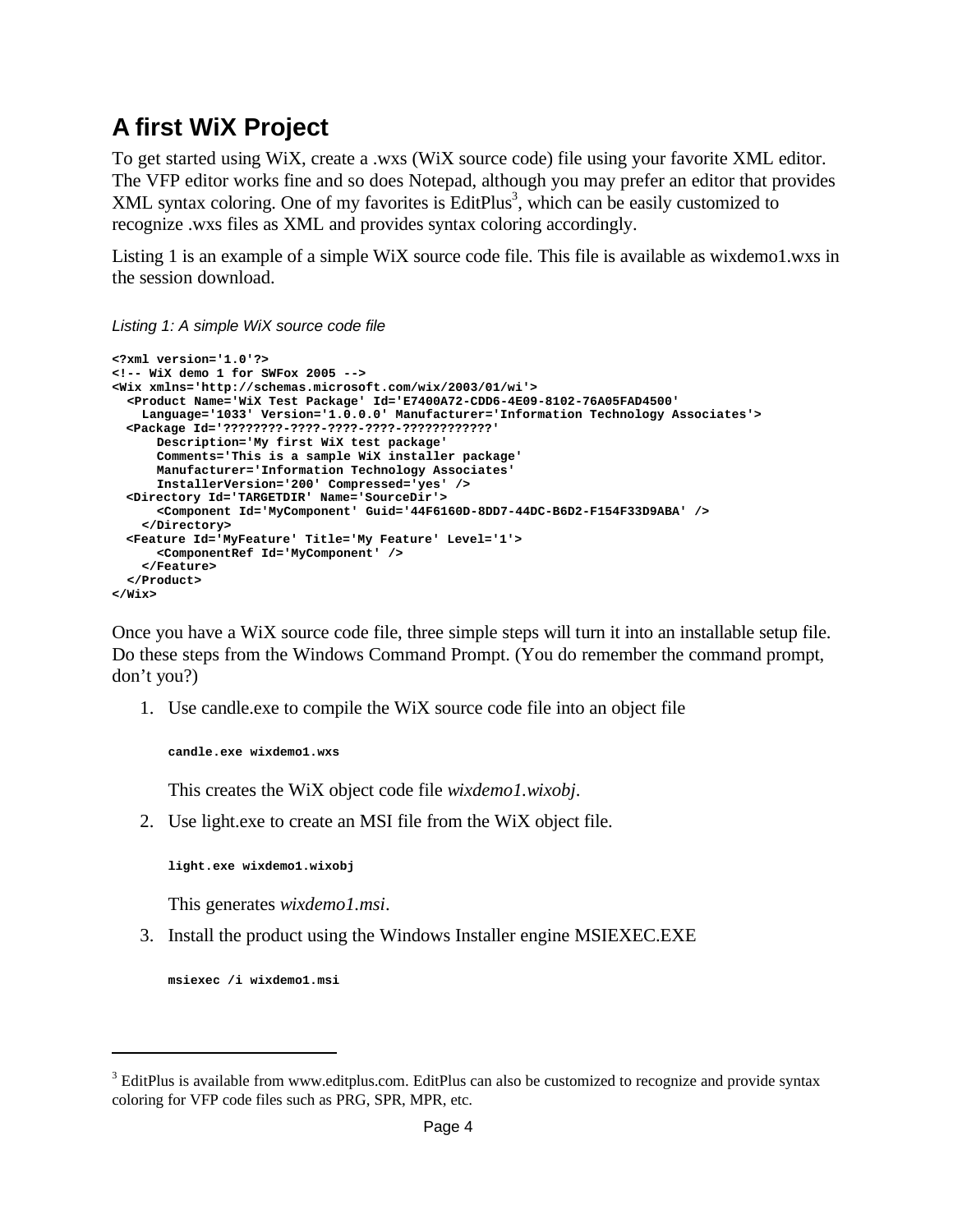And voilà! You've just installed the WiX Test Package product on your computer. To uninstall the product, simply do

**msiexec /x wixdemo1.msi**

# *Sidebar: What is a Product?*

This example provides a good opportunity to illustrate the concept of a "product" in Windows Installer. Windows Installer installs "products". The WiX source code file in Listing 1 defines a Windows Installer product named WiX Test Package. After MSIEXEC has been run, the product is "installed", as far as Windows in concerned, even though setup didn't copy a single file onto the computer! Don't believe me? Open the Windows Add/Remove Programs (ARP) applet and take a look.



*Figure 1: As far as Windows in concerned, the WiX Test Package product is "installed" even though setup didn't copy a single file onto the computer.*

# *Windows Installer Refresher*

A little refresher on Windows Installer concepts and terminology may be helpful here. Windows Installer packages are built from *components*. A component is a group of one or more related resources—files, shortcuts, registry entries, etc.—that belong together. A file or other resource must belong to one and only one component.

Components are grouped into *features*. A feature is a group of one or more components that are installed together. A component can belong to one or more features, but each component is installed only once on a give machine.

Think of a Windows Installer setup package as a three-level hierarchy. The product is at the top of that hierarchy. Users can interact with a Windows Installer setup package at the product level, as during a default or typical install, or they might interact with the setup package at the features level, as during a custom install. Developers, on the other hand, have to interact with the setup package at the component and individual resource level.

Every Windows Installer product, package, and component is identified internally by a unique GUID. The product code GUID remains constant for all releases within the same major version of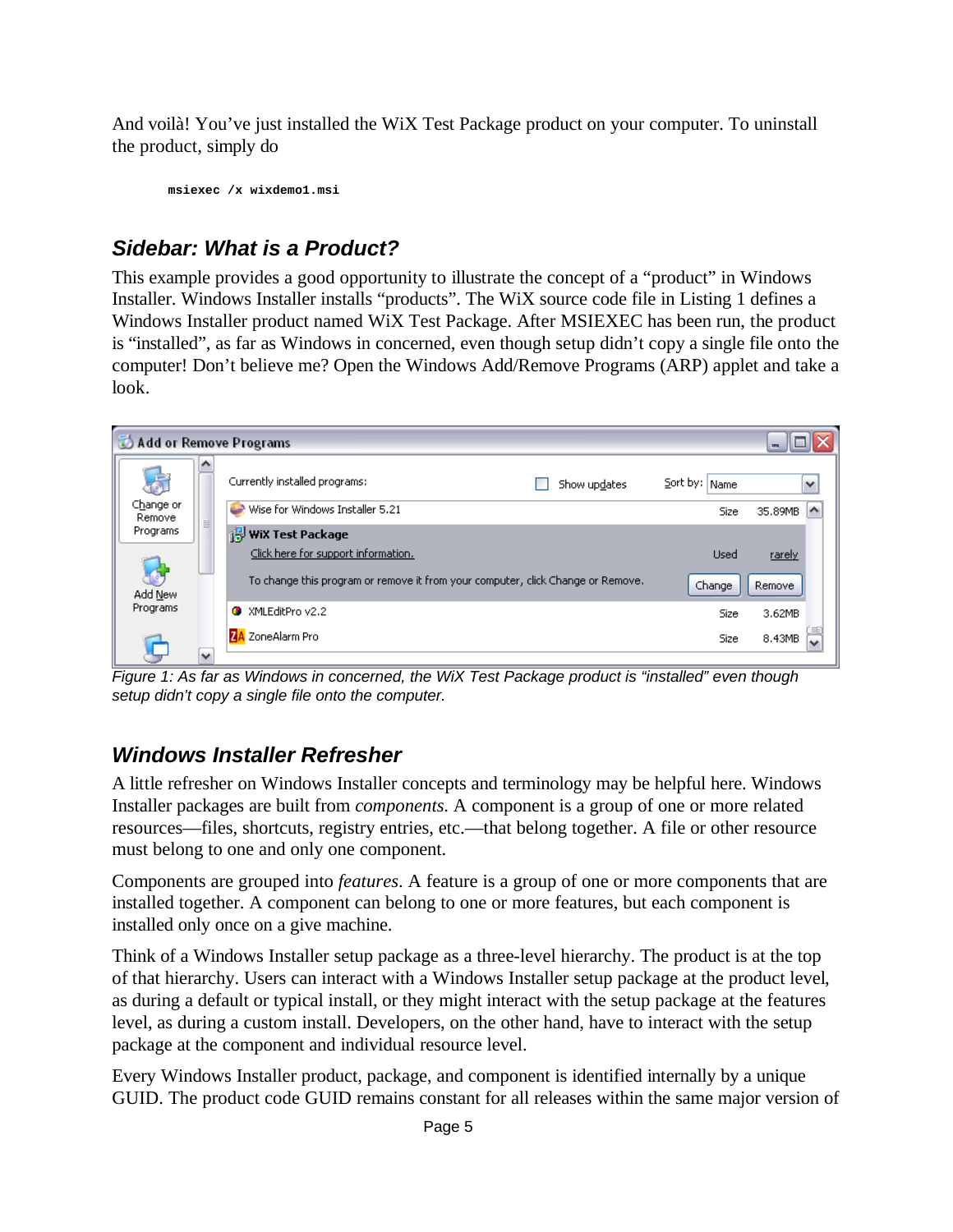a product. The package code GUID changes for each build that is released into the wild. The component code GUID changes according to the rules governing components. See the Windows Installer Help file for more information.

To close out this refresher, remember that components are targeted for installation to a specific location on the user's machine. This location is defined by a directory hierarchy specified in the MSI file.

#### **WiX Project No. 2**

Now let's see how to use WiX to create a setup package for a Visual FoxPro application called myVFPApp. The application comprises three files: the executable file myVFPApp.EXE, an HTML Help file named myVFPApp.CHM, and a read me file named readme.TXT. The goal is to install these three files and to create desktop and start menu shortcuts for the executable file.

The WiX source code file for this sample application is shown in Listing 2. The blank lines are included only to make it easier to see the various pieces of the file. This file is available in the session downloads as wixdemo2.wxs.

*Listing 2: The WiX source code file for a sample Visual FoxPro application*

```
<?xml version='1.0' encoding='windows-1252'?>
<!-- WiX demo 2 for SWFox 2005 -->
<Wix xmlns='http://schemas.microsoft.com/wix/2003/01/wi'>
  <Product Name='myVFPApp 1.0' Id='E9F62B67-AEDB-4358-BA2F-4D93CD291EFC'
   UpgradeCode='30B56FAD-ADEF-42EC-9A41-5D634F7CE36F'
   Language='1033' Version='1.0.0' Manufacturer='Information Technology Associates'>
   <Package Id='????????-????-????-????-????????????'
     Description='A WiX package for a sample Visual FoxPro application.'
     Comments='myVFPApp is a registered trademark of ITA.' 
   Manufacturer='Information Technology Associates'
     InstallerVersion='200' Compressed='yes' />
   <Media Id='1' Cabinet='wixdemo2.cab' EmbedCab='yes' DiskPrompt="myVFPApp CD #1" />
   <Property Id='DiskPrompt' Value='myVFPApp 1.0 Installation [1]' />
   <Directory Id='TARGETDIR' Name='SourceDir'>
      <Directory Id='ProgramFilesFolder' Name='PFiles'>
        <Directory Id='ITA' Name='ITA'>
          <Directory Id='INSTALLDIR' Name='myVFPApp' LongName='myVFPApp 1.0'>
            <Component Id='MainExecutable' Guid='C7FB2458-7A00-4164-8218-247C86849380'>
              <File Id='myVFPAppEXE' Name='myVFPApp.exe' LongName='myVFPApp.exe' 
               DiskId='1' src='myVFPApp.exe' Vital='yes' />
              <Shortcut Id="startmenuMyVFPApp" Directory="ProgramMenuDir" Name="myVFPApp" 
               LongName="myVFPAPP 1.0" Target="Complete" WorkingDirectory='INSTALLDIR'
               Icon="myVFPApp.exe" IconIndex="0" />
              <Shortcut Id="desktopMyVFPApp" Directory="DesktopFolder" Name="myVFPApp"
               LongName="myVFPApp 1.0" Target="Complete" WorkingDirectory='INSTALLDIR'
               Icon="myVFPApp.exe" IconIndex="0" />
              <RemoveFolder Id='ProgramMenuDir' On='uninstall' />
            </Component>
            <Component Id='ReadMe' Guid='8019571C-4F69-4ECF-9504-911E45897865'>
              <File Id='ReadMe' Name='myReadme.txt' DiskId='1' src='myReadme.txt' />
            </Component>
            <Component Id='HelpFile' Guid='F4C401F1-CE6F-48F6-A9B0-FC63D52A34A1'>
              <File Id='HelpFile' Name='myVFPApp.chm' DiskId='1' src='myVFPApp.chm' />
              <Shortcut Id="startmenuHelp" Directory="ProgramMenuDir" Name="Help"
```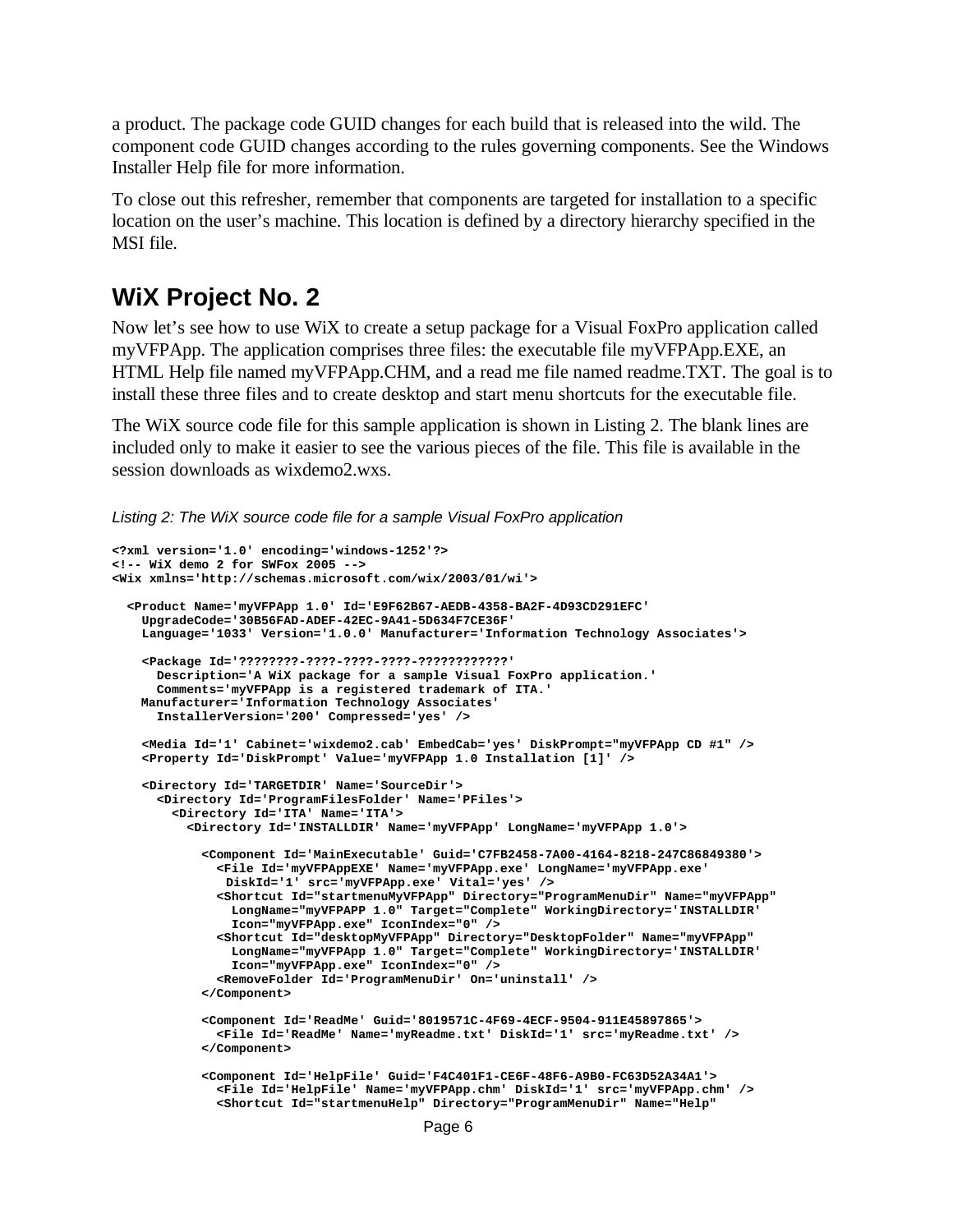```
LongName="myVFPApp Help File" Target="Complete" />
           </Component>
          </Directory>
       </Directory>
     </Directory>
     <Directory Id="ProgramMenuFolder" Name="PMenu" LongName="Programs">
        <Directory Id="ProgramMenuDir" Name='myVFPApp' LongName="myVFPApp 1.0" />
     </Directory>
     <Directory Id="DesktopFolder" Name="Desktop" />
   </Directory>
   <Feature Id='Complete' Level='1'>
     <ComponentRef Id='MainExecutable' />
     <ComponentRef Id='ReadMe' />
     <ComponentRef Id='HelpFile' />
   </Feature>
   <Icon Id="myVFPApp.exe" src="myVFPApp.exe" />
 </Product>
</Wix>
```
While this is obviously a more complicated file than the first example, knowing the concepts behind a Windows Installer setup package makes it relatively easy to understand what's going on.

Several things are worth noting about this file. The Product element gives the product its name and establishes its product code GUID, which can be seen as the in the familiar 8-4-4-4-12 pattern of hexadecimal characters in the Id attribute. An upgrade code GUID can also established in the Product element, as illustrated by the UpgradeCode attribute.

As you would expect, the package code GUID is set in the Package element, but in Listing 2 the package code GUID is written as a string of question marks instead of a string of hexadecimal characters. Why is this? Remember that unlike the product code and the upgrade code GUIDs, the package code GUID is supposed to change every time you build the package. WiX helps you do this by inserting a new GUID whenever it sees one written as a string of question marks in the source code file.

The nested Directory tags specify the target location for the files being installed by this package. In this case, the destination is \ITA\myVFPApp under the user's Program Files directory.

As you can see from Listing 2, this package is configured as three components named MainExecutable, ReadMe, and HelpFile. Each component installs one of the three files, while the MainExecutable component also creates the two shortcuts. As the developer, the decision about how to assign files and other resources to components is yours. It would have been perfectly okay and equally valid to place all three files in the same component, but using three components makes for a better example.

Near the bottom of Listing 1 you can see this setup package offers only one feature called Complete, which installs all three components. The ComponentRef elements within the Feature element associate the components with the feature(s) to which they belong.

Compiling, linking, and installing this product follows exactly the same steps as the first example.

**candle wixdemo2.wxs light wixdemo2.wixobj msiexec /i wixdemo2.msi**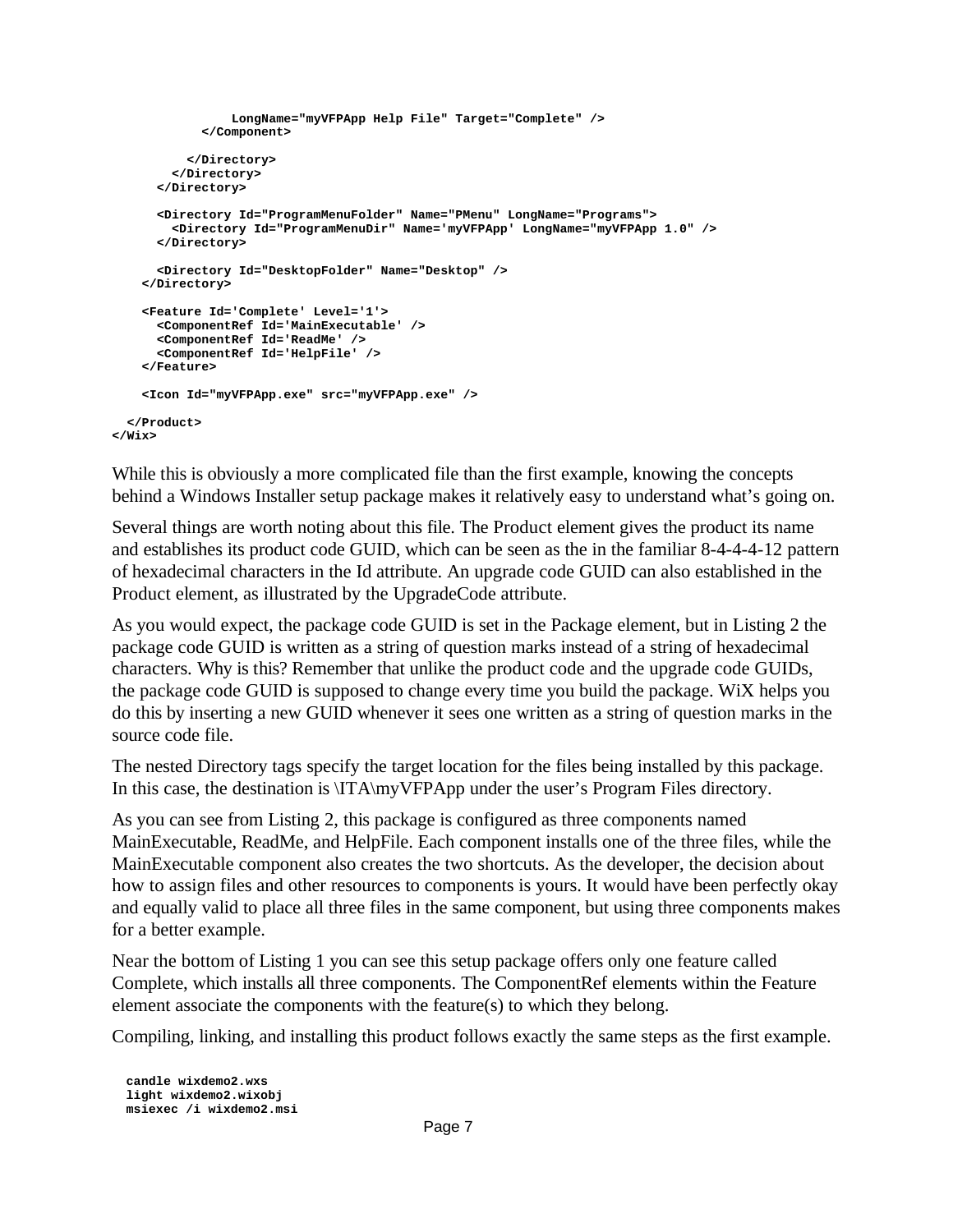Whenever you run MSIEXEC, you can tell it to create a log file as it goes along. Inspecting this log file tells you exactly what Windows Installer actually did as it installed the product. Log files are mostly used for debugging, but it can be educational to look through them even when there are no errors.

To generate a log file, add the /l parameter (that's an "l" as in "log"), like this:

**msiexec /i wixdemo2.msi /l\* wixdemo2.log**

Use  $\Lambda^*$  to log all information. Use  $\Lambda^*$  to create a verbose log of all information. The log file for this particular install runs about 250 lines. A portion of it is shown in Figure 2.



*Figure 2: MSIEXEC creates a log file if you use the /l parameter.*

As before, you can uninstall the product by running MSIEXEC with the /x parameter.

**msiexec /x wixdemo2.msi**

# **Using merge modules**

Although Listing 2 is a valid WiX source code file for a VFP app, it does not install the VFP runtime support library files. Microsoft makes the VFP runtime files available for distribution in the form of Windows Installer merge modules.

WiX makes it easy to include merge modules in your source file. Simply insert a Merge element that references the desired merge module. Listing 3 is the WiX source code to incorporate the four merge modules typically included when deploying a VFP 9.0 app. These lines are part of the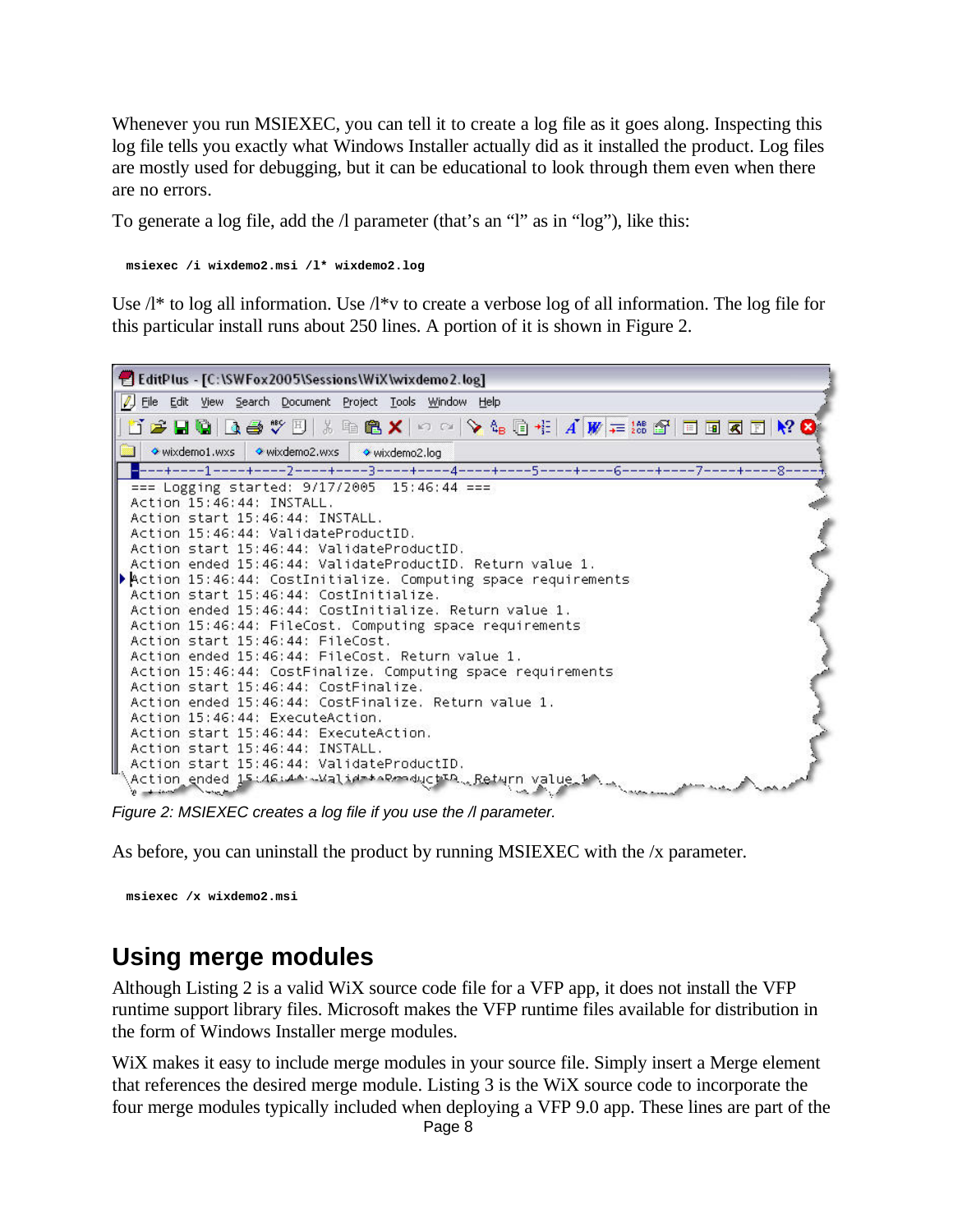third example named wixdemo3.wxs. The file is too large to reproduce in its entirety here, but it is included in the session downloads.

*Listing 3: Use a <Merge> element to include a merge module.*

```
<Merge Id='Module_VFPGDIPlus' Language='1033' 
src='C:\SWFox2005\VFP9 Merge Modules\VFP_GDIPlus.msm' DiskId='1' />
<Merge Id='Module_VFP9Runtime' Language='1033' 
src='C:\SWFox2005\VFP9 Merge Modules\VFP9Runtime.msm' DiskId='1' />
<Merge Id='Module_VFP9HTMLHelp' Language='1033' 
src='C:\SWFox2005\VFP9 Merge Modules\VFP9HTMLHelp.msm' DiskId='1' />
<Merge Id='Module_MSVCR71' Language='1033' 
src='C:\SWFox2005\VFP9 Merge Modules\VC_User_CRT71_RTL_X86_---.msm' DiskId='1' />
```
For each Merge element, add a corresponding MergeRef element to the feature with which the merge module should be installed. As in the previous examples, there is only one feature defined in widemo3.wxs. The Feature element from that example is shown in Listing 4. Note the Id attribute of the MergeRef element must match the Id attribute of the Merge element to which it refers.

*Listing 4: Add a <MergeRef> element for each <Merge> element.* 

```
<Feature Id='Complete' Level='1'>
  <ComponentRef Id='MainExecutable' />
  <ComponentRef Id='ReadMe' />
  <ComponentRef Id='HelpFile' />
 <MergeRef Id='Module_VFPGDIPlus' />
 <MergeRef Id='Module_VFP9Runtime' />
 <MergeRef Id='Module_VFP9HTMLHelp' />
 <MergeRef Id='Module_MSVCR71' />
</Feature>
```
# *VFP 9.0 Merge Modules*

I've run into two issues using the VFP 9.0 merge modules in a WiX source file as illustrated in wixdemo3.wxs. One issue is that the merge module for the  $C++ v7.1$  runtime support file installs MSVCR71.DLL to the root directory of the drive instead of to the INSTALLDIR, where it is supposed to go. I struggled with this problem for a quite a while before consulting the WiX support mailing list, where I found that other Visual Studio developers using this merge module had encountered the same problem. Rather than spend any more time trying to figure out what was wrong, either with the merge module or with the way I was using it in WiX, I simply decided to abandon use of that particular merge module and install MSVCR71.DLL to INSTALLDIR just like any other file.

The other issue relates to the creation of registry entries for the VFP 9.0 runtime files. The merge modules for these files contain instructions to write the necessary registry entries. What I found, however, is that this wasn't happening on the target machine and so the VFP app wouldn't run even though it was installed. The solution I used was to add explicit instructions in the WiX source code file to be sure the WriteRegistryValues action is included in the InstallExecuteSequence table (see the Windows Installer Help file and the WiX Help file for more information on these terms). This seems to have solved the problem.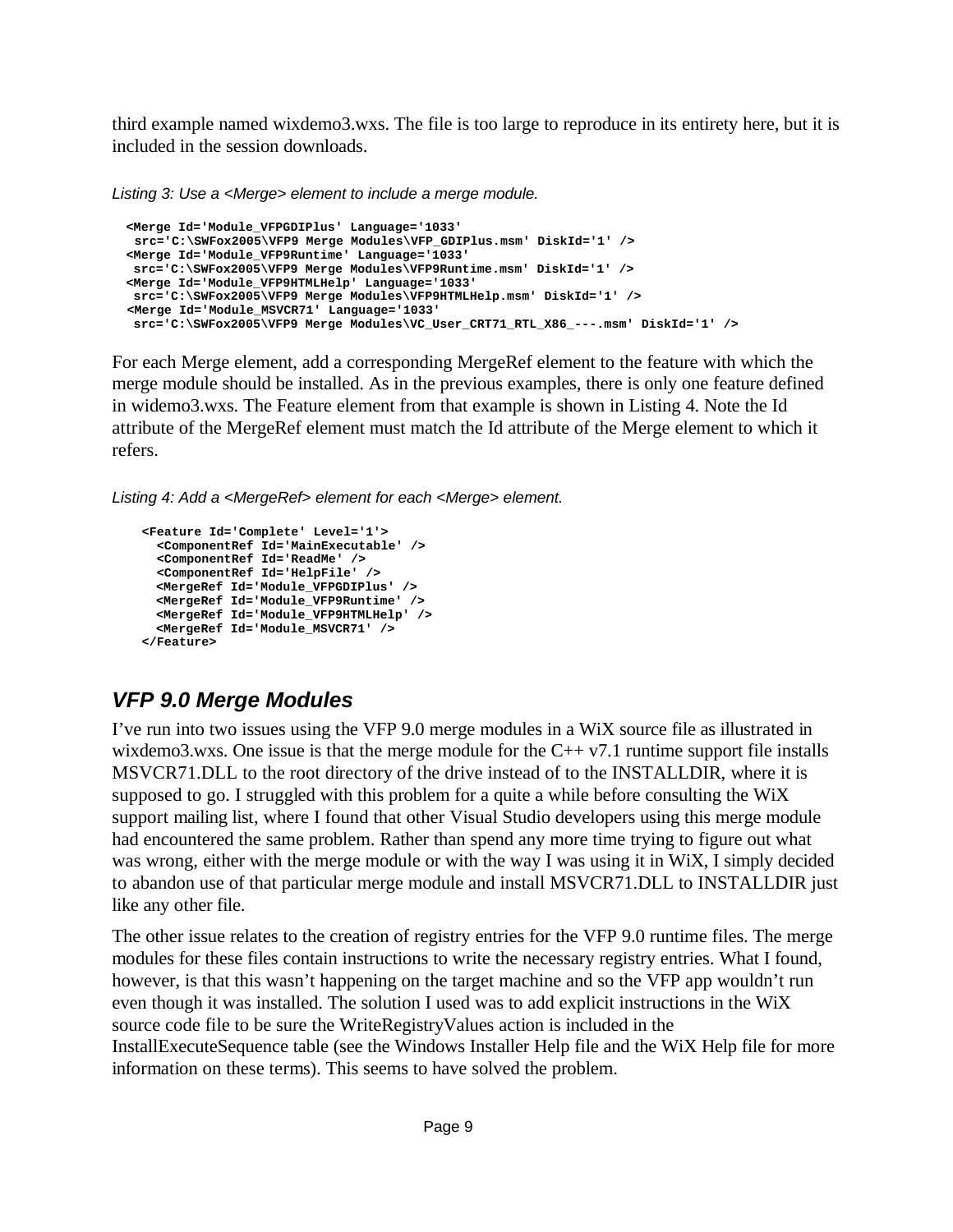A revised version of example 3 containing these two changes is available in the session download as wixdemo3\_revised.wxs.

### *Merge modules aren't so mysterious*

A merge module is just a pre-packaged set of components for others to use. Although most of us typically use merge modules written by others—the VFP 9.0 runtime merge modules written by Microsoft are a good example—you can also write you own merge module from scratch.

To create a merge module with WiX, simply use a Module element instead of a Product element and use the same GUID for the Module that you use for the Package. Because a merge module always in installs the same resources and because it may potentially be used by thousands of different developers deploying thousands of different applications, a merge module's GUID is frozen at the time it's created and never changes after that.

The WiX source code to create a merge module looks very much like the source code for a product. Listing 5 shows the code to create a merge module that installs a file named myFile.txt. The code is available in the session downloads as my Module.wxs.

*Listing 5: Use a Module element to create a merge module with WiX.*

```
<?xml version="1.0" encoding="utf-8"?>
<!-- Original contributed by Marc Borgers. -->
<!-- Paths and filenames changed by Gabor Deak Jahn. -->
<!-- Modifications by Rick Borup -->
<Wix xmlns="http://schemas.microsoft.com/wix/2003/01/wi">
  <Module Id='File1' Guid='97151078-9040-44AE-85F5-3326D42291A8' Language='0' Version='1.0.0'>
    <Package Id='97151078-9040-44AE-85F5-3326D42291A8' InstallerVersion='200'
     Languages='1033' Manufacturer='Information Technology Associates'
     SummaryCodepage='1252' AdminImage='no' ShortNames='no' />
      <Directory Id='TARGETDIR' Name='SourceDir'>
        <Directory Id='ProgramFilesFolder' Name='PFiles'>
         <Directory Id='ITA' Name='ITA'>
            <Directory Id='INSTALLDIR' Name='myFile' LongName='myFile 1.0'>
              <Component Id='File1' Guid='DDD9724F-6788-4C7D-9134-2E8DD1E575D1'>
                <File Id='File1' Name='myFile.txt' src='myFile.txt' />
              </Component>
           </Directory>
         </Directory>
        </Directory>
      </Directory>
  </Module>
</Wix>
```
Use candle and light to compile and link the WiX source code file into an .msm file and you're ready to go.

# **Adding a user interface**

One important piece still missing from our WiX-generated setup package is a user interface. Although you can certainly install a product from an .msi file without providing a user interface the three examples presented so far do this, for example—you customarily want to be able to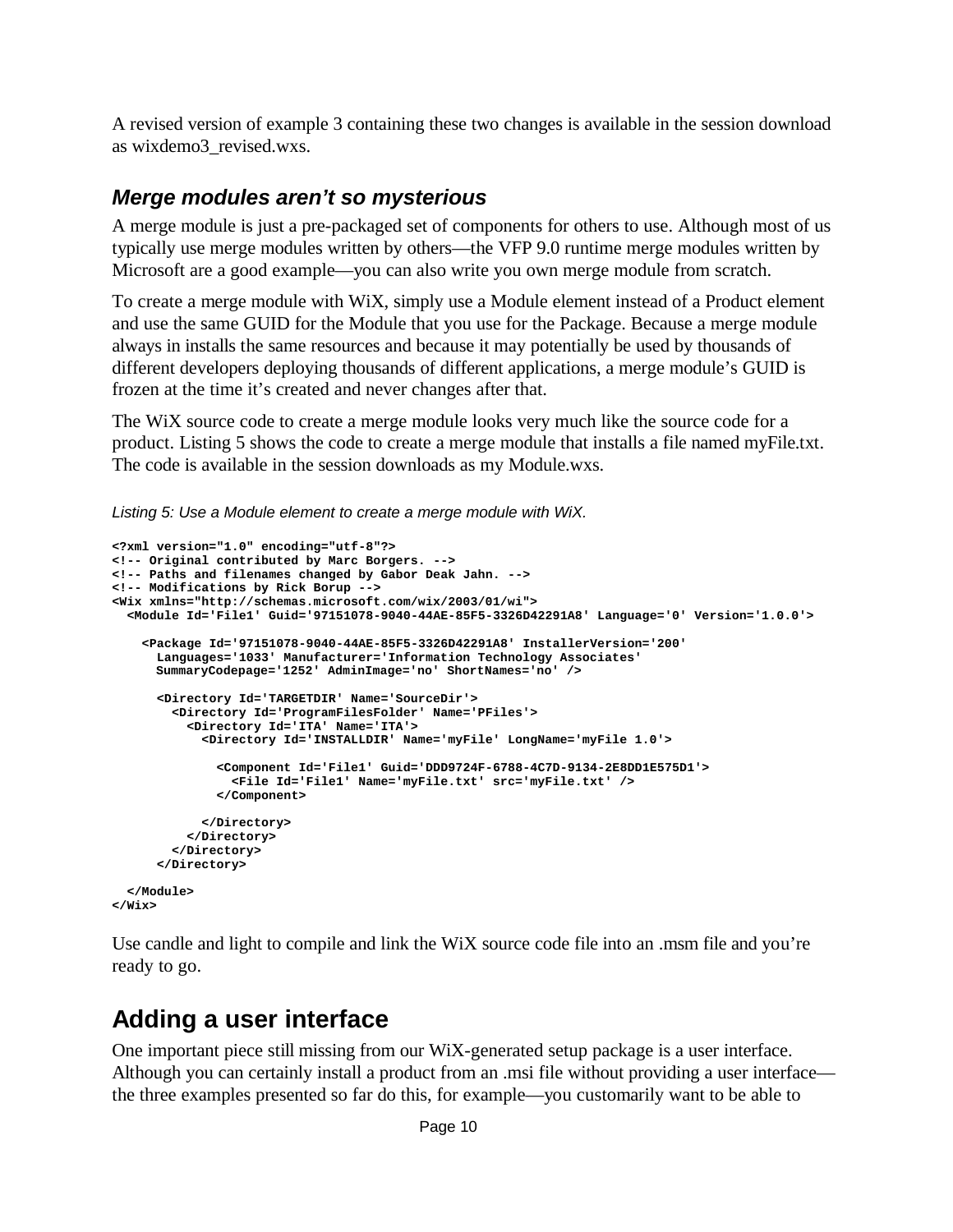provide the user with a license agreement, dialogs to change the installation directory and to select features in a custom install, and so forth.

Windows Installer does not have a built-in user interface, so Windows Installer-based setup tools such as InstallShield and Wise for Windows Installer provide one for you. When you use WiX, however, you need to build in your own user interface. Fortunately, this isn't hard to do.

Probably the easiest way to begin constructing your own user interface is to start with one that's already been built. Among the choices are the free UISample.msi, which is available from Microsoft as part of the Platform SDK for Windows Installer, or to use the WiX toolset decompiler program dark.exe to convert an existing .msi file to XML, inspect its user interface, see how it was constructed, and build your own from that.

The good news is that as of release 2.0.3220.0, WiX now supplies its own user interface for you to use. This interface has three versions, each of which comes in its own file with a wixlib file name extension. These three files, along with the bitmaps required by the user interface, are in the 'ui' folder of the WiX binaries download. The WiX tutorial describes the difference between the three versions.

Separately, there is a new user interface editor called WixTool currently under development. You can find WixTool at http://wixtool.org/.

### *A sample user interface*

While the details of the user interface itself are beyond the scope of this paper, the mechanism for including a user interface in your WiX source code file is quite simple.

In a WiX source code file, the user interface goes in the UI element surrounded by the  $\langle$ UI $>$  and  $\langle$ UI $>$  tags. One way to get it there is to copy and paste the entire user interface element text which, as you can image, can be quite lengthy—into the source file. This is illustrated in file wixdemo4.wxs, which is available in the session downloads.

The easier way, however, is to insert the user interface from an external file using the UIRef tag<sup>4</sup>, as shown in Listing 6. This listing also illustrates some additional attributes in the Feature element that are relevant to the user interface, as well as showing how a product can be configured as two features. The entire file for this example is available in the session downloads as wixdemo6.wxs.

*Listing 6: Use the <UIRef> tag to incorporate an external user interface file.*

```
<Feature Id='Complete' Title='myVFPApp 1.0' Description='The complete package.'
 TypicalDefault='install' Display='expand' Level='1'
 ConfigurableDirectory='INSTALLDIR'>
 <Feature Id='MainProgram' Title='Program Files' Description='The main executable.'
   TypicalDefault='install' Level='1'>
   <ComponentRef Id='MainExecutable' />
   <ComponentRef Id='ReadMe' />
   <ComponentRef Id='VC71RuntimeDLL' />
 <MergeRef Id='Module_VFPGDIPlus' />
 <MergeRef Id='Module_VFP9Runtime' />
 </Feature>
```
<sup>&</sup>lt;sup>4</sup> The UIRef tag is new in WiX v2.0.3309.0. In earlier versions, a FragmentRef tag was used to pull in an external user interface file.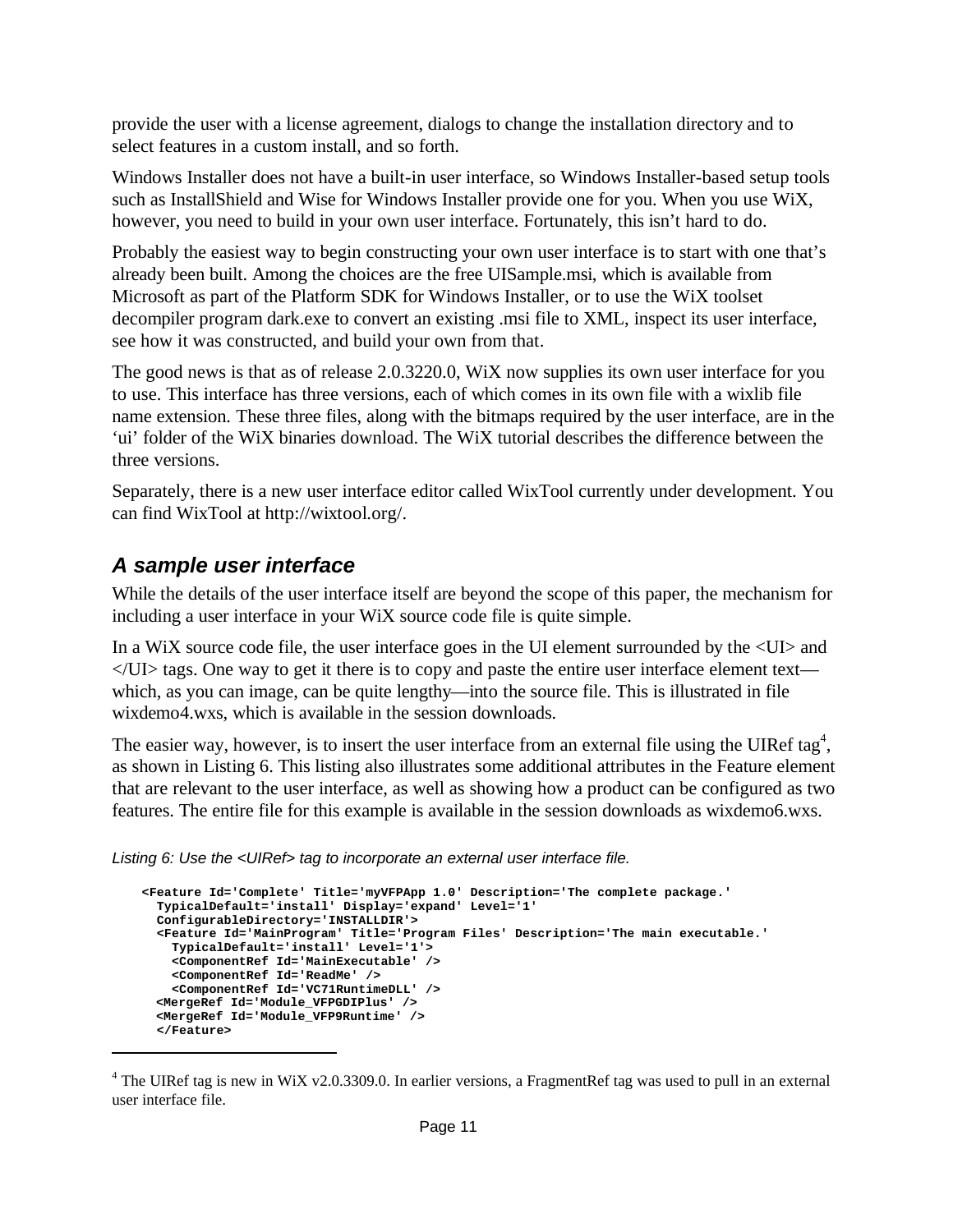```
<Feature Id='HelpFile' Title='Help File' Description='The HTML Help file.' Level='1'>
      <ComponentRef Id='HelpFile' />
    <MergeRef Id='Module_VFP9HTMLHelp' />
    </Feature>
  </Feature>
<UIRef Id='WixUI' />
<Icon Id="myVFPApp.exe" src="myVFPApp.exe" />
```
Compile this source code as you would any other, using candle.exe. To build the .msi file, you need to tell light.exe to include one of the three WixUI wixlib files in addition to the wixdemo6.wixobj file you generated with candle. Also, because you are linking more than one file, light requires you to use the –out parameter to specify the name of the output file. For example, if you decide to use the wixui mondo version of the user interface the syntax would be

**light –out wixdemo6.msi wixdemo6.wixobj wixui\_mondo.wixlib**

One additional requirement of this user interface is there must be a license file named license.rtf.

# **Using fragments**

A fragment is a way of breaking up a large WiX source file into smaller pieces. Fragments are stored as .wxs files and are defined by the Fragment element. In the main source file, a FragmentRef tag is used to incorporate the fragment into the whole.

Although it now requires its own UIRef tag instead of the FragmentRef tag, the user interface piece is still one good example of where a fragment is useful. The advantage of using a fragment is that it enables reuse of static code common to several different products. Fragments are also useful when working in a multi-developer teams because each developer can work on one or more fragments that can later be combined to make the complete source file.

WiX also allows for the use of include files. These files, which are analogous to header (.h) files, are stored with a .wxi file name extension.

# **Other things to mention**

The WiX toolset includes other tools besides candle and light. As mentioned earlier, the decompiler dark.exe generates XML from an existing .msi or .msm file. This is very useful as a learning tool as well as a debugging tool.

Tallow is a source code generation tool. It walks a directory tree and creates a WiX fragment for the files it finds. Tallow can configure the fragment as one single component for all files in each directory, or as individual components for each individual file.

Running tallow.exe as shown below generates the WiX fragment shown in Listing 7.

```
tallow -nologo -d \swfox2005\sessions\wix\distrib > distrib.wxs
```
*Listing 7: Tallow generated this fragment from the files in the sample 'distrib' directory.*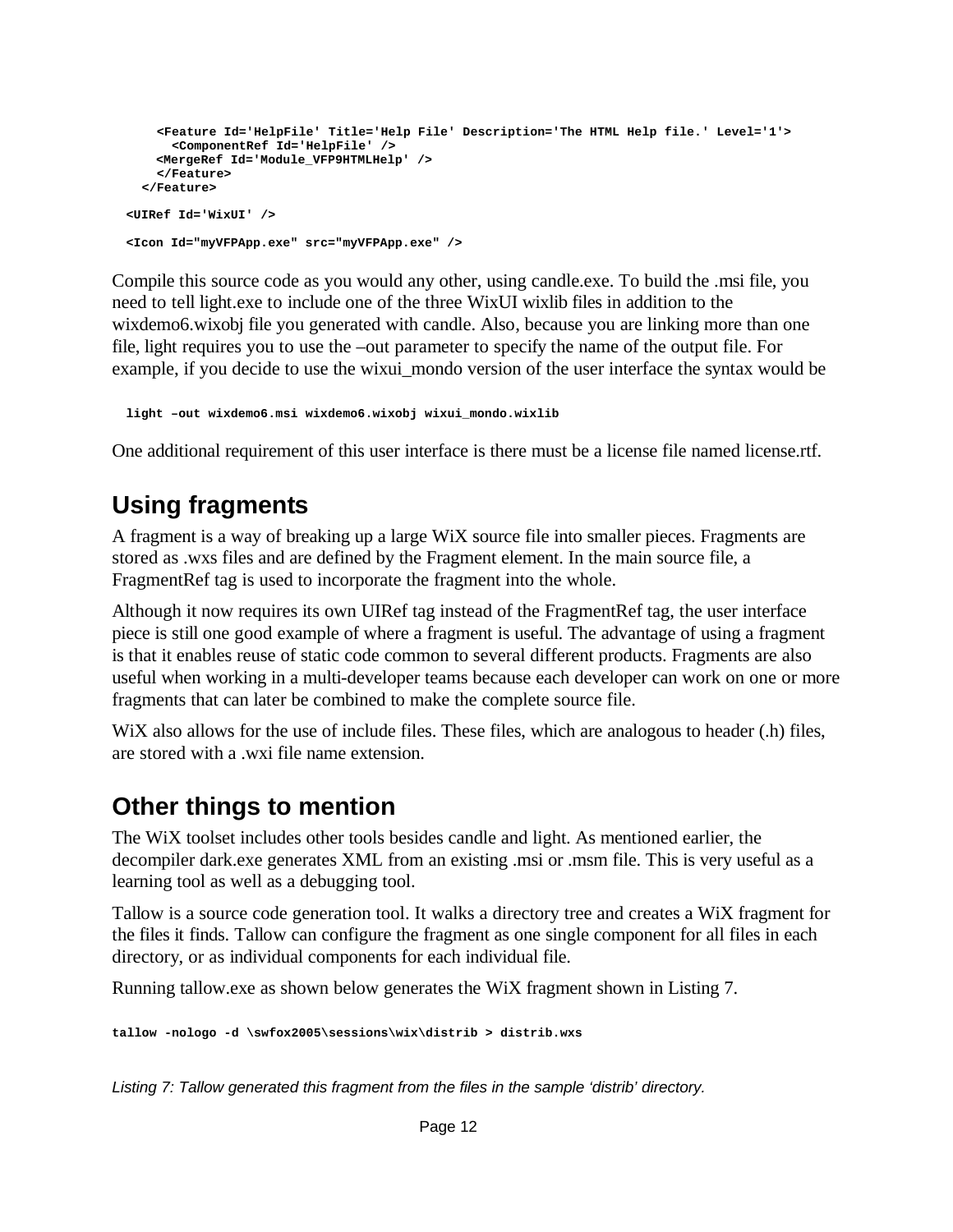```
<Wix xmlns="http://schemas.microsoft.com/wix/2003/01/wi">
 <Fragment>
   <DirectoryRef Id="TARGETDIR">
     <Directory Id="directory0" Name="distrib">
        <Component Id="component0" DiskId="1">
          <File Id="file0" Name="myvfpapp.chm" src="C:\SWFox2005\distrib\myvfpapp.chm" />
          <File Id="file1" Name="myvfpapp.exe" src="C:\SWFox2005\distrib\myvfpapp.exe" />
          <File Id="file2" Name="readme.txt" src="C:\SWFox2005\distrib\readme.txt" />
        </Component>
       <Directory Id="directory1" Name="Data">
          <Component Id="component1" DiskId="1">
            <File Id="file3" Name="CUSTOM~1.CDX" LongName="customers.CDX" 
             src="C:\SWFox2005\distrib\Data\customers.CDX" />
           <File Id="file4" Name="CUSTOM~1.DBF" LongName="customers.DBF" 
             src="C:\SWFox2005\distrib\Data\customers.DBF" />
         </Component>
       </Directory>
      </Directory>
   </DirectoryRef>
 </Fragment>
</Wix>
```
Alternatively, running tallow.exe with the -1 parameter as shown below generates the WiX fragment shown in Listing 8.

**tallow -nologo -1 -d \swfox2005\sessions\wix\distrib > distrib1.wxs**

*Listing 8: With the -1 parameter, tallow generates one component for each file.*

```
<Wix xmlns="http://schemas.microsoft.com/wix/2003/01/wi">
  <Fragment>
    <DirectoryRef Id="TARGETDIR">
      <Directory Id="directory0" Name="distrib">
        <Component Id="component0" DiskId="1">
          <File Id="file0" Name="myvfpapp.chm" 
            src="C:\SWFox2005\Sessions\WiX\Distrib\myvfpapp.chm" />
        </Component>
        <Component Id="component1" DiskId="1">
          <File Id="file1" Name="myvfpapp.exe"
           src="C:\SWFox2005\Sessions\WiX\Distrib\myvfpapp.exe" />
        </Component>
        <Component Id="component2" DiskId="1">
         <File Id="file2" Name="readme.txt" 
           src="C:\SWFox2005\Sessions\WiX\Distrib\readme.txt" />
        </Component>
        <Directory Id="directory1" Name="Data">
          <Component Id="component3" DiskId="1">
            <File Id="file3" Name="CUSTOM~1.CDX" LongName="customers.CDX" 
             src="C:\SWFox2005\Sessions\WiX\Distrib\Data\customers.CDX" />
          </Component>
          <Component Id="component4" DiskId="1">
            <File Id="file4" Name="CUSTOM~1.DBF" LongName="customers.DBF" 
              src="C:\SWFox2005\Sessions\WiX\Distrib\Data\customers.DBF" />
          </Component>
        </Directory>
      </Directory>
    </DirectoryRef>
  </Fragment>
</Wix>
```
Running tallow.exe with the /? parameter displays its usage syntax and parameter values.

Finally, there is Votive. Votive is a Visual Studio 2003 extension that provides intellisense and integrated support for candle and light within VS2003. Votive is a separate download from the rest of WiX.